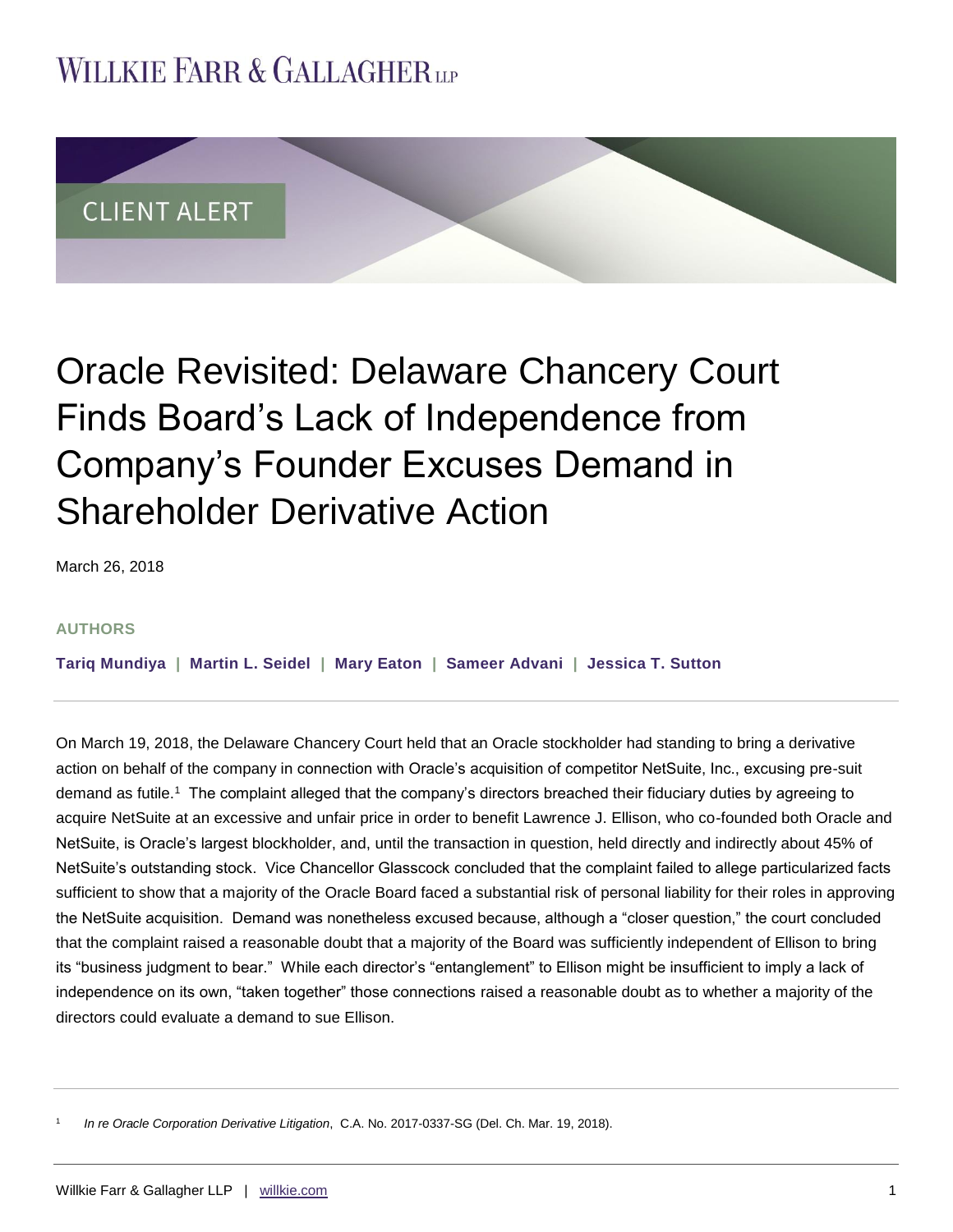## **Delaware Chancery Court Denies Motion To Dismiss Oracle Shareholder Derivative Action, Finds Board's Lack of Independence from Company's Founder Excuses Demand**

In his opinion, Vice Chancellor Glasscock assessed the two bases alleged by the plaintiff to demonstrate demand futility with respect to Oracle's 12-member board: (1) "the potential liability of the outside directors, particularly those serving on a special committee appointed to evaluate the conflicted transaction, as well as those on a standing conflicts committee tasked with evaluating transactions involving Ellison," and (2) "various relationships, business and personal, between a majority of the directors and Ellison" that showed lack of independence. With respect to the alleged risk of liability in connection with the NetSuite transaction, the court noted that because Oracle's charter exculpated the directors from monetary liability for breaches of the duty of care, the complaint must adequately plead that a majority of the board "breached the duty of loyalty by acting in bad faith in connection with the NetSuite transaction." Here, the plaintiff's attacks on the special committee's process and the independence committee's failure to proactively address conflicts of interest presented by the transaction were insufficient to support an inference of disloyalty or bad faith. Further, the complaint lacked particularized allegations showing that the three non-committee outside directors "played any role whatsoever in the NetSuite transaction," much less that they faced a substantial likelihood of liability in connection with the transaction. Accordingly, because plaintiff "failed to offer particularized factual allegations supporting a loyalty claim against any of the eight outside directors," demand was not excused as futile on that basis.

With respect to plaintiff's lack of independence argument, however, Vice Chancellor Glasscock found this to be a "closer question." A plaintiff may establish that a director lacks independence by alleging with particularity that the director is loyal to, beholden to, or otherwise influenced by an interested party so as to undermine the director's ability impartially to judge the matter on its merits. While acknowledging that "allegations of mere personal friendship or a mere outside business relationship, standing alone, are insufficient to" meet this standard, some professional or personal friendships, "which may border on or even exceed familial loyalty and closeness, may raise a reasonable doubt whether a director can appropriately consider demand." In the court's view, this was "such a case."

Here, the court found that three of Oracle's outside directors, including two of the three members of the special committee that had approved the acquisition, lacked independence because of their ties to Ellison, primarily relating to their role in setting his compensation. The complaint alleged that at every annual stockholder meeting from 2012 to 2016, a majority of Oracle's stockholders rejected the company's executive pay practices and that, in recent years, a majority of Oracle's non-Ellison stockholders withheld votes for Compensation Committee members in order to express disapproval of these directors' failure to address concerns about excessive compensation paid to Ellison. For example, in 2013, approximately 60% of non-Ellison votes withheld support for the three directors in question. The only reason these directors had not been forced to resign, therefore, was Ellison's continuing support. In addition, several additional alleged facts, viewed collectively, raised a reasonable doubt about the directors' ability to appropriately consider a demand:

 one director holds multiple high-level positions at a company that does substantial business with Oracle; is a major investor and director in a company for which the CTO is a senior executive at Oracle; is a partner in two venture capital firms focused on areas in which Oracle is an active acquirer and that have portfolio companies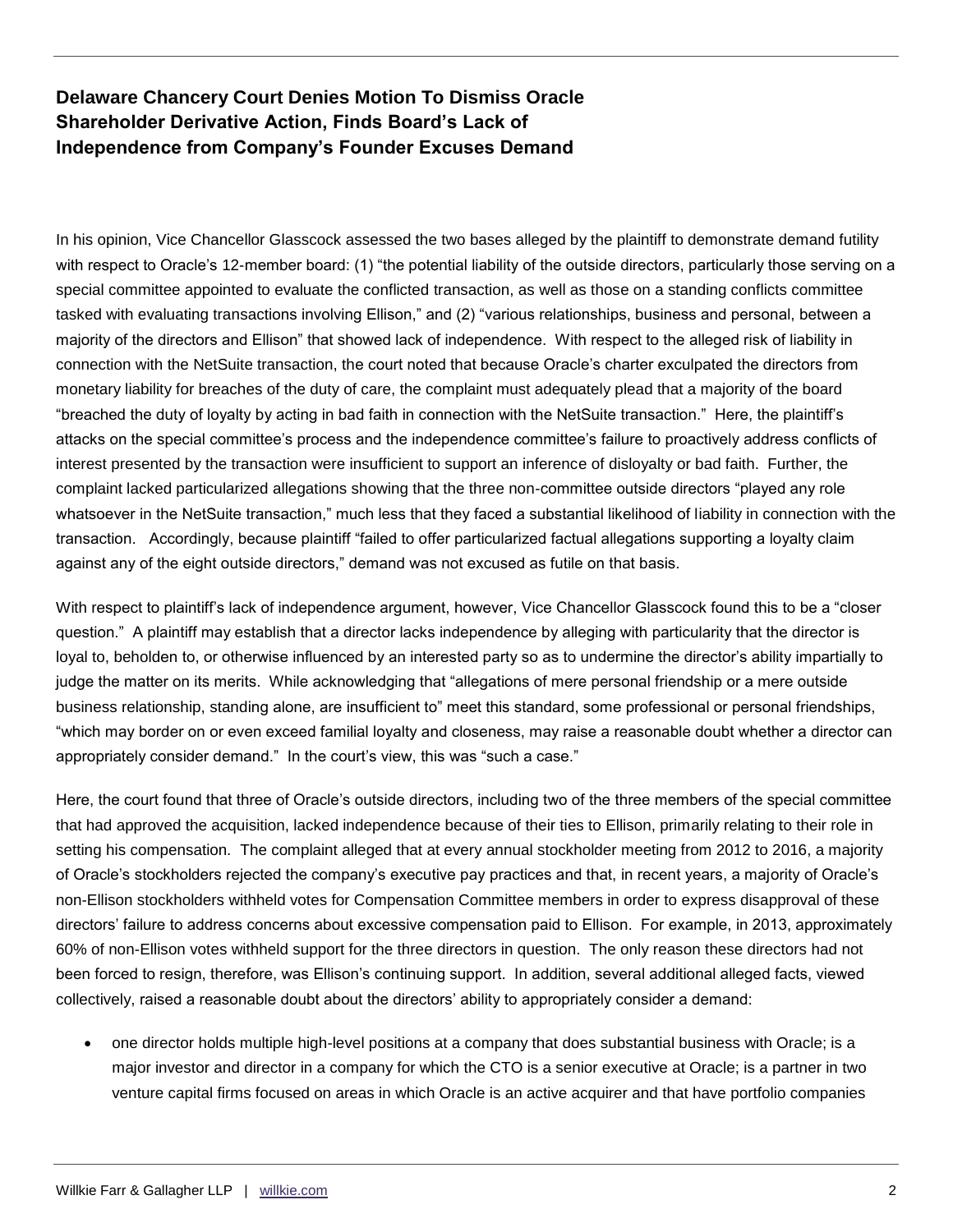**Delaware Chancery Court Denies Motion To Dismiss Oracle Shareholder Derivative Action, Finds Board's Lack of Independence from Company's Founder Excuses Demand**

> that rely on Oracle technology or are managed by former Oracle executives; and stands to lose almost half a million dollars in director fees if he agrees to sue Ellison;

- a second director serves on the boards of two portfolio companies that have substantial business relationships with Oracle; was determined by the Oracle Board in October 2017 to no longer be independent under the New York Stock Exchange's listing standards because she had been appointed CEO of a joint venture between Oracle and two other technology companies; and stands to lose over half a million dollars in director fees if she agrees to sue Ellison; and
- a third director founded two private sector companies whose events Ellison frequently attends and at which he often presents, garnering participation and support of other technology sector leaders for the companies; the director's husband published a book lauding Ellison and Ellison wrote a blurb that was included in the book; the director and her husband have known Ellison since the late 1980s and own two condos on a Hawaiian island in which Ellison owns a 98% stake along with a majority of the island's businesses and infrastructures; and, like the other two directors, the third director stands to lose close to half a million dollars in director's fees if she were to lose Ellison's support of her directorship.<sup>2</sup>

In light of these relationships, together with allegations as to Ellison himself (having stood on both sides of the NetSuite transaction), and three additional directors who were all senior Oracle officers and subject to Ellison's alleged "firm grip on Oracle's daily operations," the court determined that plaintiff alleged a "constellation of facts" with particularity that, taken together, were sufficient to create reasonable doubt that a majority of Oracle's 12-person board could impartially consider a demand. Vice Chancellor Glasscock therefore denied defendants' motion to dismiss the complaint for lack of standing under Delaware Chancery Rule 23.1.

The Chancery Court's opinion in *Oracle* builds on a developing line of recent Delaware precedent addressing challenges to director disinterestedness and independence. The current era of director independence cases stems from the Chancery Court's groundbreaking decision in another derivative litigation involving Oracle in 2003, in which then-Vice Chancellor Strine focused on the philanthropic (as opposed to economic) ties between directors in determining that Oracle's special litigation committee was "fraught" with "bias-creating relationships" that precluded a finding of independence.<sup>3</sup> While Vice Chancellor Glasscock's opinion in *Oracle* does not create any new law, it is a timely reminder to both litigators and transaction planners alike that the Delaware courts will continue to give considerable scrutiny to directorial independence issues, whether in the derivative lawsuit context, or where director independence forms the basis for limiting judicial review of a corporate transaction to the deferential business judgment rule.

2 *Id*. at 54-57.

<sup>3</sup> *In re Oracle Corp. Derivative Litig.*, 2003 WL 21396449 (Del. Ch. June 17, 2003).